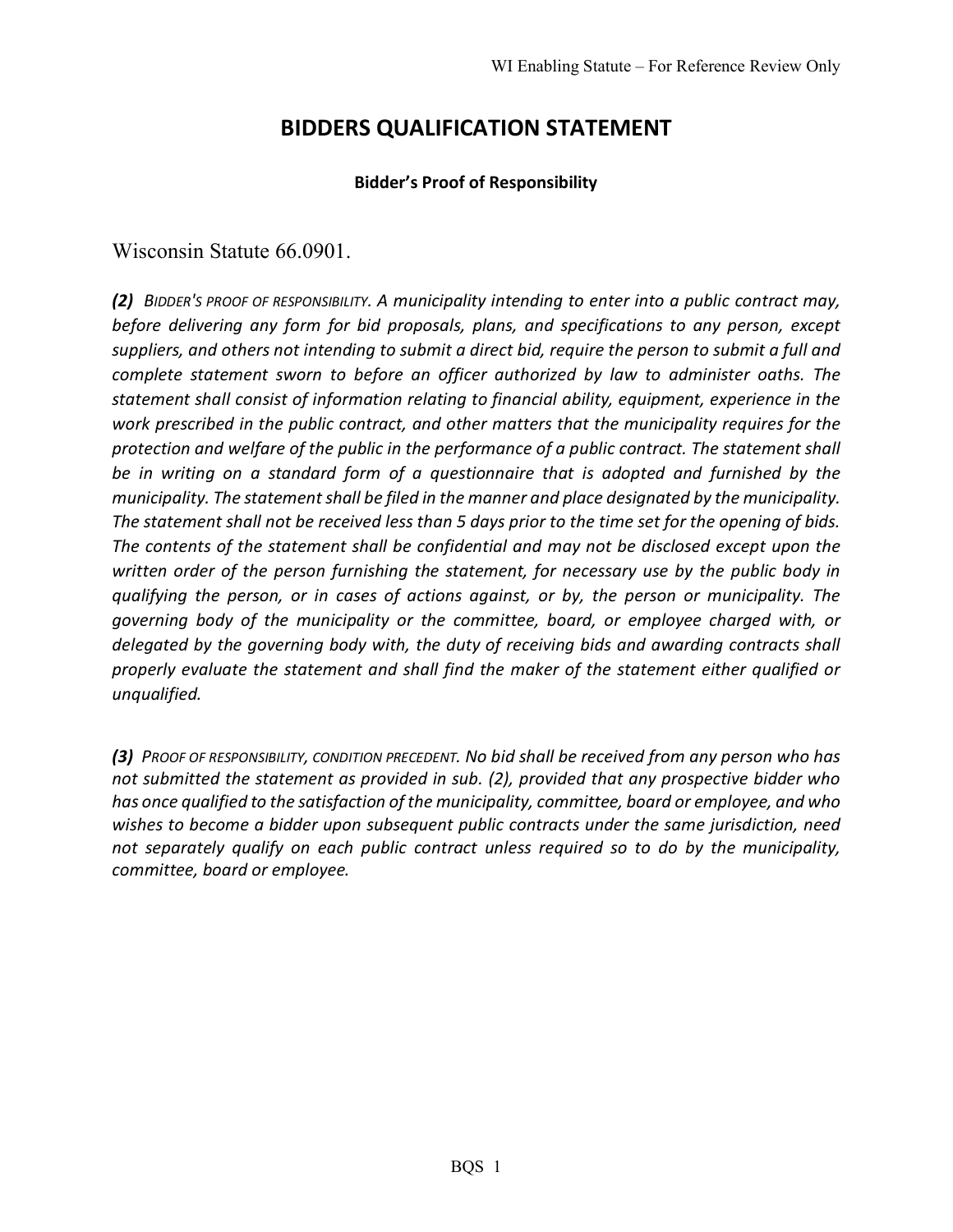# **Contractor Qualification Policy**

### **Purpose**

The purpose of this qualification process is to verify the ownership, financial ability, equipment, experience including past job performance, to successfully bid and construct projects for the City of Glendale.

## **Prequalification Process**

The Contractor shall be responsible for providing proof of responsibility including qualifications for the company or entity preparing and submitting a bid for a public works construction project within the City of Glendale. A Contractor shall be deemed nonresponsive if it submits a bid on a construction project for which they have not been submitted the required proof or responsibility a minimum of five (5) business days before submittal of any competitive bid.

The City or assigned agent shall review Contractor's proof of responsibility. A Contractor's responsibility and qualifications will be based on the following items.

**Principle Place of Business:** Provide the Contractor Primary State of business and state of incorporation. Provide a copy of or proof of licensure to do business in the State of Wisconsin.

**Bonding Capacity:** Provide evidence of bond limit from bonding agent or company.

**Disclosure:** Provide disclosure of any ongoing investigations or violations of law (local, state, federal) in the last 36 months.

**Job Performance**: Provide evidence of satisfactory performance of construction for work within areas the Contractor will bid. Include all projects of scope and magnitude that best represent the Contractors abilities to perform work, within the past three (3) years. Provide: name of project, date completed, award amount, address of project, and complete contact information for the owner for each of the projects. Only public projects and associated references will be considered; private owners will not be considered.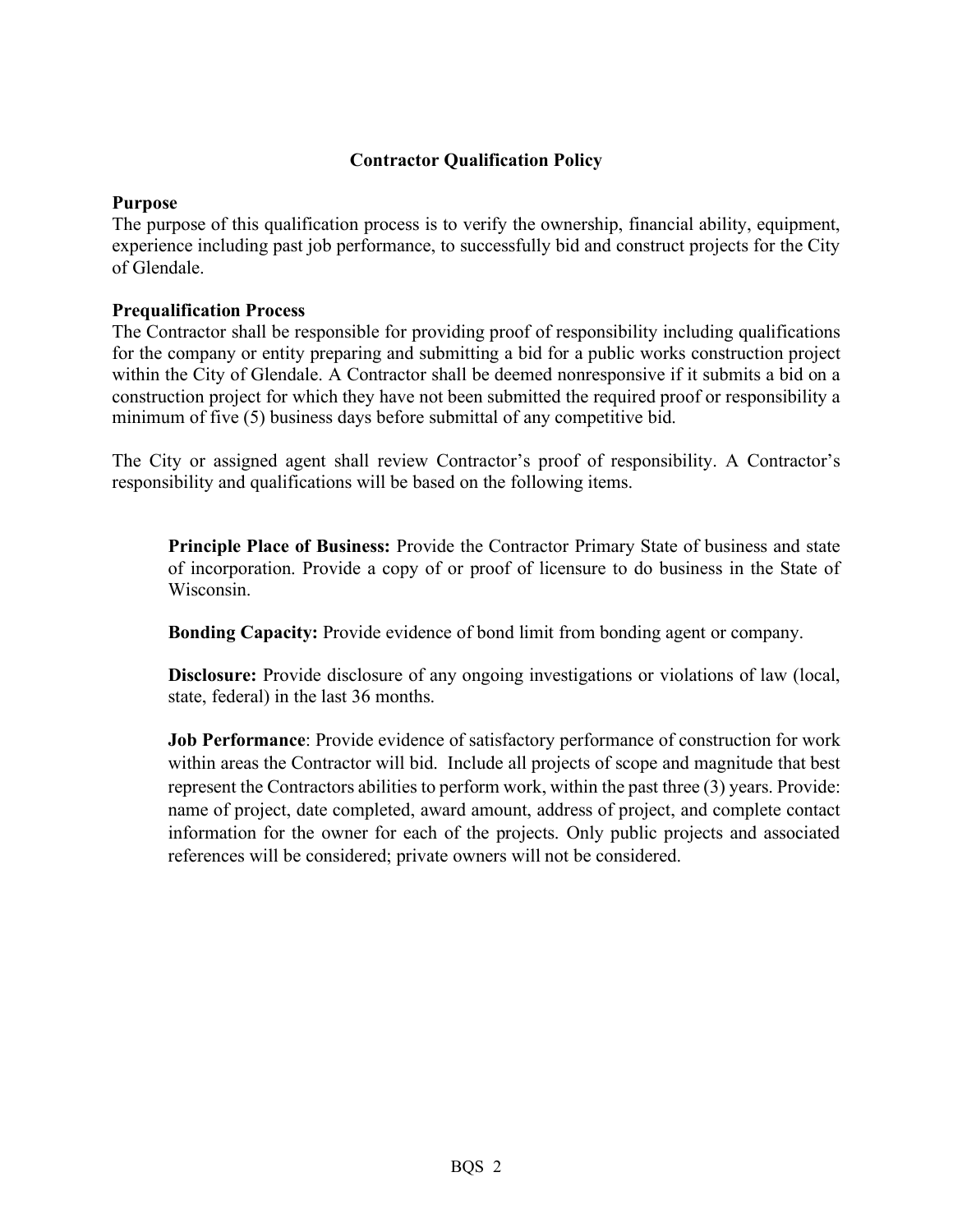| <b>Past Job Experience</b> |                       |                     |               |               |
|----------------------------|-----------------------|---------------------|---------------|---------------|
| Project                    | <b>Date Completed</b> | <b>Award Amount</b> | Owner         | Reference     |
| Name:                      |                       |                     | Name:         | Name:         |
| Location                   |                       |                     |               |               |
| Scope of work:             |                       |                     | Phone number: | Phone Number: |
| Name:                      |                       |                     | Name:         | Name:         |
| Location                   |                       |                     |               |               |
| Scope of work:             |                       |                     | Phone number: | Phone Number: |
| Name:                      |                       |                     | Name:         | Name:         |
| Location                   |                       |                     |               |               |
|                            |                       |                     |               |               |
| Scope of work:             |                       |                     | Phone number: | Phone Number: |
| Name:                      |                       |                     | Name:         | Name:         |
| Location                   |                       |                     |               |               |
| Scope of work:             |                       |                     | Phone number: | Phone Number: |
| Name:                      |                       |                     | Name:         | Name:         |
| Location                   |                       |                     |               |               |
| Scope of work:             |                       |                     | Phone number: | Phone Number: |
| Name:                      |                       |                     | Name:         | Name:         |
| Location                   |                       |                     |               |               |
| Scope of work:             |                       |                     | Phone number: | Phone Number: |
| Name:                      |                       |                     | Name:         | Name:         |
| Location                   |                       |                     |               |               |
| Scope of work:             |                       |                     | Phone number: | Phone Number: |
| Name:                      |                       |                     | Name:         | Name:         |
| Location                   |                       |                     |               |               |
| Scope of work:             |                       |                     | Phone number: | Phone Number: |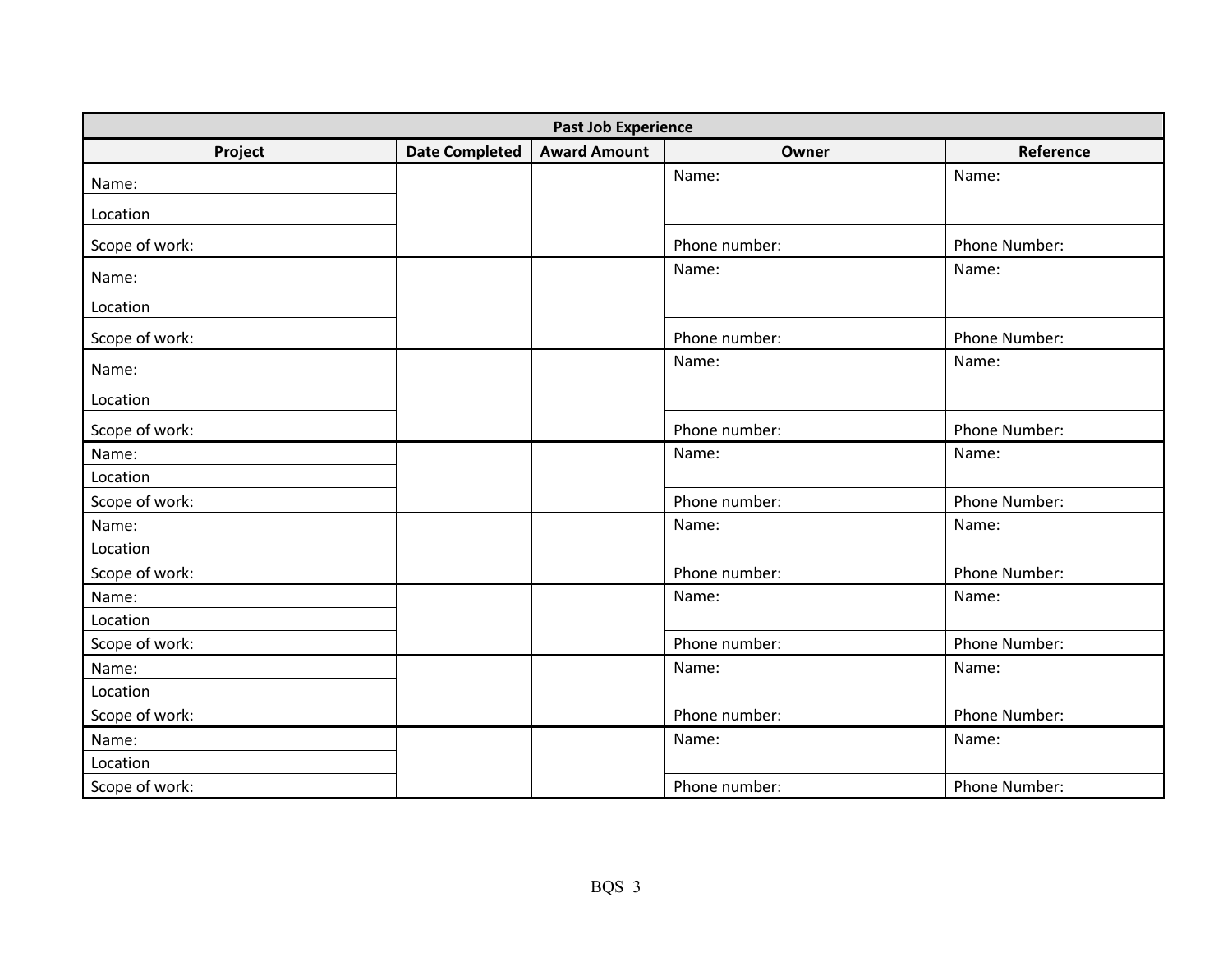## **Review of Qualifications**

The qualification of a contractor will be reviewed and either excepted or denied by the City based upon that review. The Qualifications will be evaluated based on the following criteria:

- Submittal of a complete application
- Disclosures
- Bonding capacity
- Past job performance. At least (3) references will be called to review the performance of the past projects for the following topics.
	- 1. Overall performance and firsthand experience
	- 2. Contractor responsiveness to owner
	- 3. Quality of work
	- 4. Interaction with public
	- 5. Understanding of project budget and completion date

The topics listed above, but not limited to, will be evaluated by the reference's response.

The qualification of a contractor will result in a disqualification for any of the following:

- Inaccurate or fraudulent information
- WisDOT or other municipal or governmental disbarment

# **Acceptance/Denial**

The City and or designated agent shall provide the contractor with a written notice delivered via email for either acceptance or denial of qualifications. The contractor will be given ten (10) business days to request an appeal of a denial determination with the City Administrator.